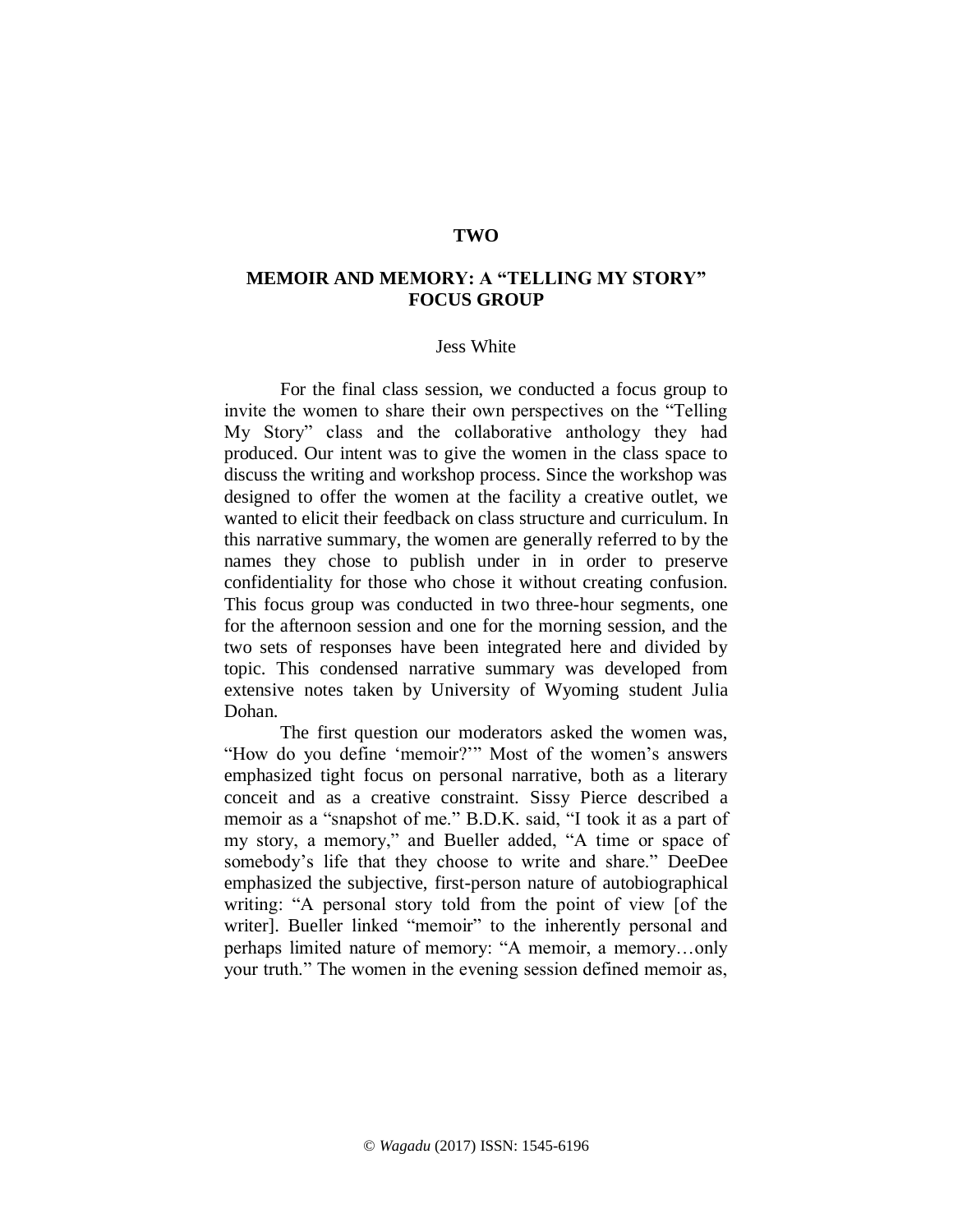"Honest accounts, our perceptions of a series of events, based on true stories—how this really happened."

The women went on to highlight the challenge of sustained dialogue with self and memory. Chris described her work as "very tough…to write about yourself, a courageous experience." Bueller agreed: "Tough…Putting into words what I've been through instead of just living it and leaving it there." LeBeau said that she thought that writing about personal experiences was courageous: "Reliving it…BRAVE." Bueller said that she was awed by the depth of "sincerity" in the writing that the class produced.

Bueller described autobiographical writing as expansive, not limiting – being prompted to write through her own experience allowed her to connect with her memories in a deeper and more introspective way. This process was cathartic for her: "It made me want to write more about other parts of my life. I revisited it all…Very draining, exhausting. I cried, now that I have it all out, I look at that memory more objective[ly]. I'm not as attached to the memory." Chris said that structuring her work as a memoir gave her access to overaching themes she hadn't considered before: "Mine went from this small-thinking deal to the big picture." For her, the cooperative nature of the writing workshop enhanced this aspect of autobiographical writing – the iterative act of storymaking was deepened by the daily ritual of storytelling: "After the night I read it aloud to you guys, I felt so freed." LeBeau compared memoir writing to giving birth to oneself: "Like a birthing and re-birthing experience." B.D.K. described the writing process as therapeutic: "In psychology they talk about putting it down and sharing it is how you deal with shame."

The women also debated the extent to which memoirs were imaginative or dramatic writing, including the idea of "Writing from the heart:" Pierce wondered, "Are we supposed to write from our heart? Does anyone else do that?" Rouse countered, "I write from my head a lot, I'm a logical thinker. I could write a textbook." The women also were inspired by the creative nonfiction materials they read in preparation for the class. Pierce recalled one creative nonfiction essay in particular, "Coyotes," by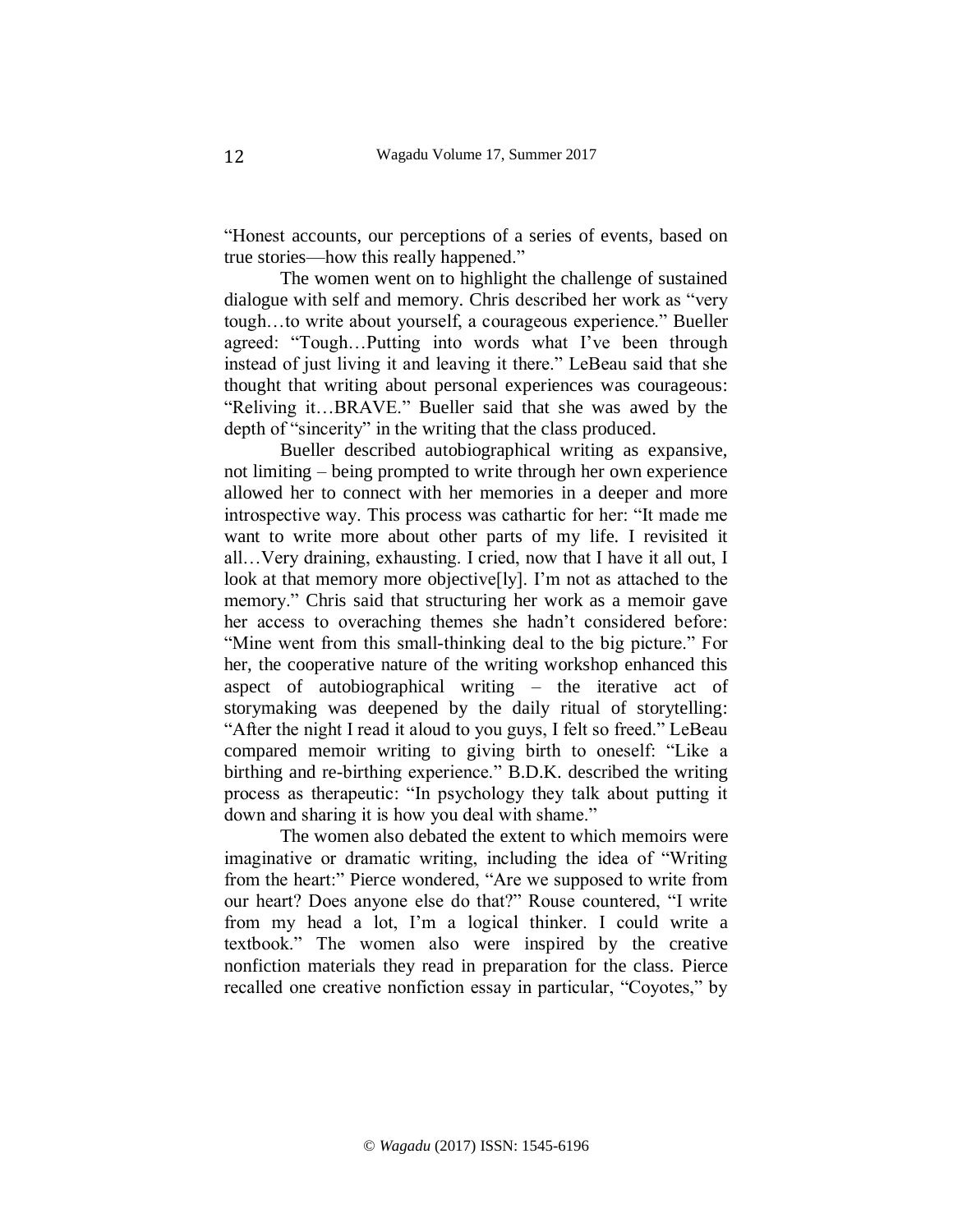Jo Ann Beard, which the class read and discussed: "The coyotes, that had to come from someone's head. I couldn't follow that. She describes it with such *oh*…" B.D.K. described the class as an extraordinary space, where women could express emotions that had to be muted or put away in everyday prison life. As she said to a classmate, "If I hadn't been standing there when you broke down, I wouldn't know that you knew how."

The women also discussed the idea of "story," examining what counted as an inspiration or core theme. Hart wondered, "How did we identify how to tell our story?" Pierce responded, "I didn't do that…" and Rouse countered, "Yes, you did! When you said, 'For the second time I gave up everything I had for a man." For some of the women, the story came together naturally. Hart said, "I just thought of memories in my life that were significant and they all seemed to fit together…This all seemed to coincide. All my unanswered questions, finding answers to those big human questions—how did I become the woman I am today?" For Lujan, such openness was part of her approach to life: "I tend to keep it at 100—just tell it how it is. I'm at the point that I'm past my regrets. Other people don't voice certain things because of how people will react. I just tell it from my perspective cause I'm very good at judging character and looking at the big picture. Writing it in a *creative* way helped me talk about it. The more I read it, the lighter it became."

Bayne described fiction as a potential refuge, and memoir as messier and more difficult: "I could have wrote a short story that was easier to write. It was worse to get into feelings and it was like cutting off an arm. I wouldn't have written it like this to anyone at home. It was the fact that it was personal. I knew it was going to be challenging, without the personal anecdotes. I sat there for days, 'where am I going with this?' I've learned from this—I had to split hairs with how comfortable I was sharing sometimes and how important it was to the story. I would take this class again but would write about something less personal, whole-heartedly."

Several women also described a sense of responsibility to their stories as a kind of testimony, including the hope that their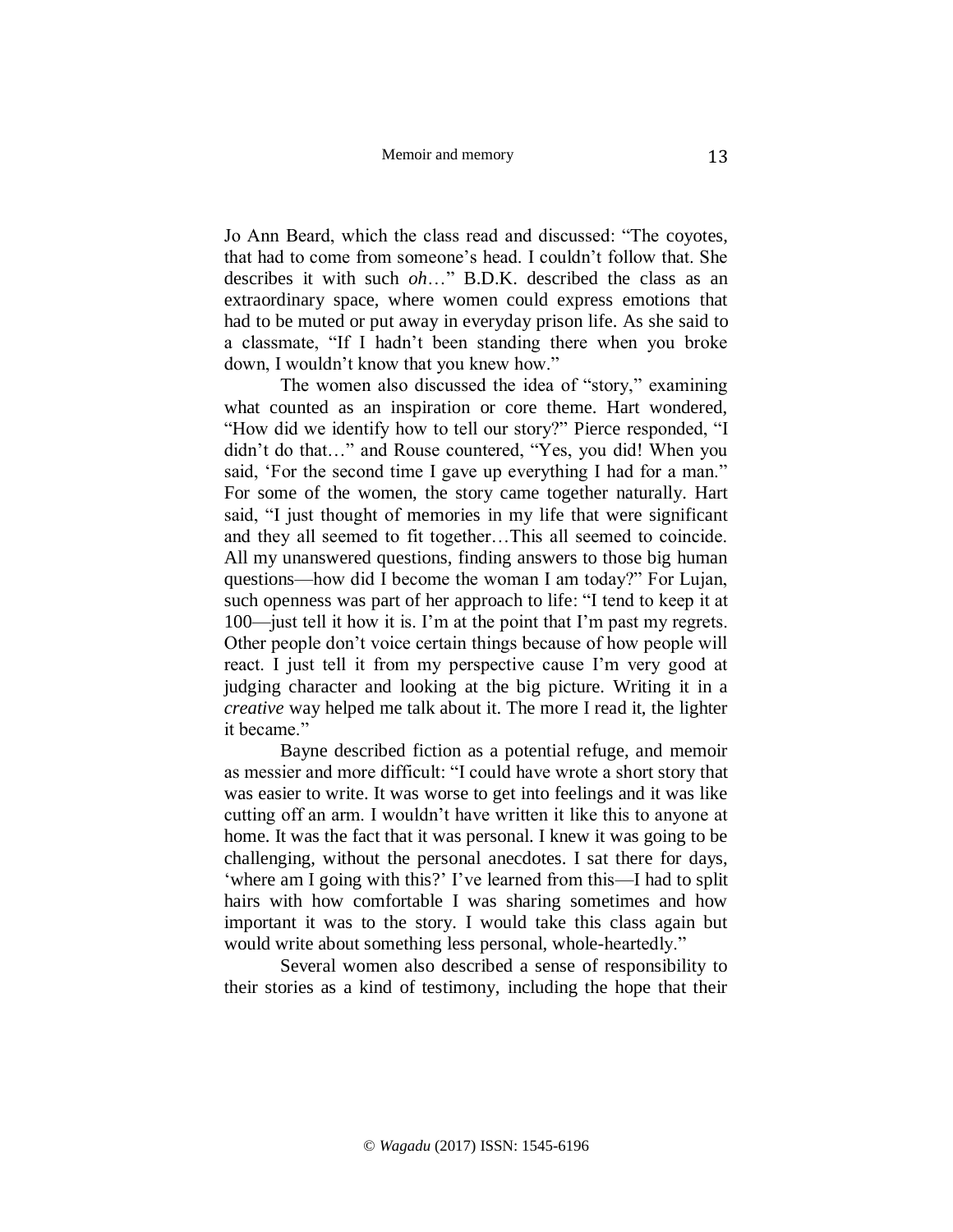story might motivate other people to avoid making the same mistakes: "I shared my story. I'm not ashamed anymore. If I can show them that while they're here, they can better their lives. This can change your life." LeBeau expressed a desire to support other incarcerated women: "I want to help people in here and when I get out, I still want to help people out there and in here." Rouse echoed this sense of purpose: "I was gonna write about redemption but I changed it to the lessons I learned." Pierce wanted her narrative to help keep women out of prison: "If I can help just one person from coming here, or coming back, then that's all I want."

The moderators also asked the women to describe their writing process. Lujan emphasized the difficulty of writing about her own life: "Hard – really just details and bringing up the past. Reliving it all again." Rouse described the difficulty of writing in a structured way, particularly through strong emotions, and mentioned that journaling was recommended as therapy, although perhaps not with much support. She also implied that a prompt to write personally wasn't the same as license to write freely: "When I got here, they used to tell me to journal. I was afraid to put my feelings down on paper. I was afraid that I'd make people mad. Putting it down, I get bogged down in the details, the sentence structure – it doesn't come out like a fire hose, it trickles. Yes. This is skill-building." Rouse went on to wonder if strong or "dark" feelings might make readers uncomfortable: "I still have a little bit of fear of pissing people off or showing my real feelings. I believe in optimism but there are times that I feel pretty grey. It's supposed to be sunshine and light." Brown wondered if memoir might be an unsuitable genre for a writer struggling to convey traumatic experiences – or if it were even suitable to present stories about violence and addiction to a public or literary audience: "Well, my memories are horrendous. My memories wouldn't be appropriate for this."

Chris described the class as emotionally intense by design, which she valued: "Scared, Hard, Fear, Struggle—those emotions are growth, they're not negative. We have emotions and those emotions were allowed. You let us have emotions, be open and be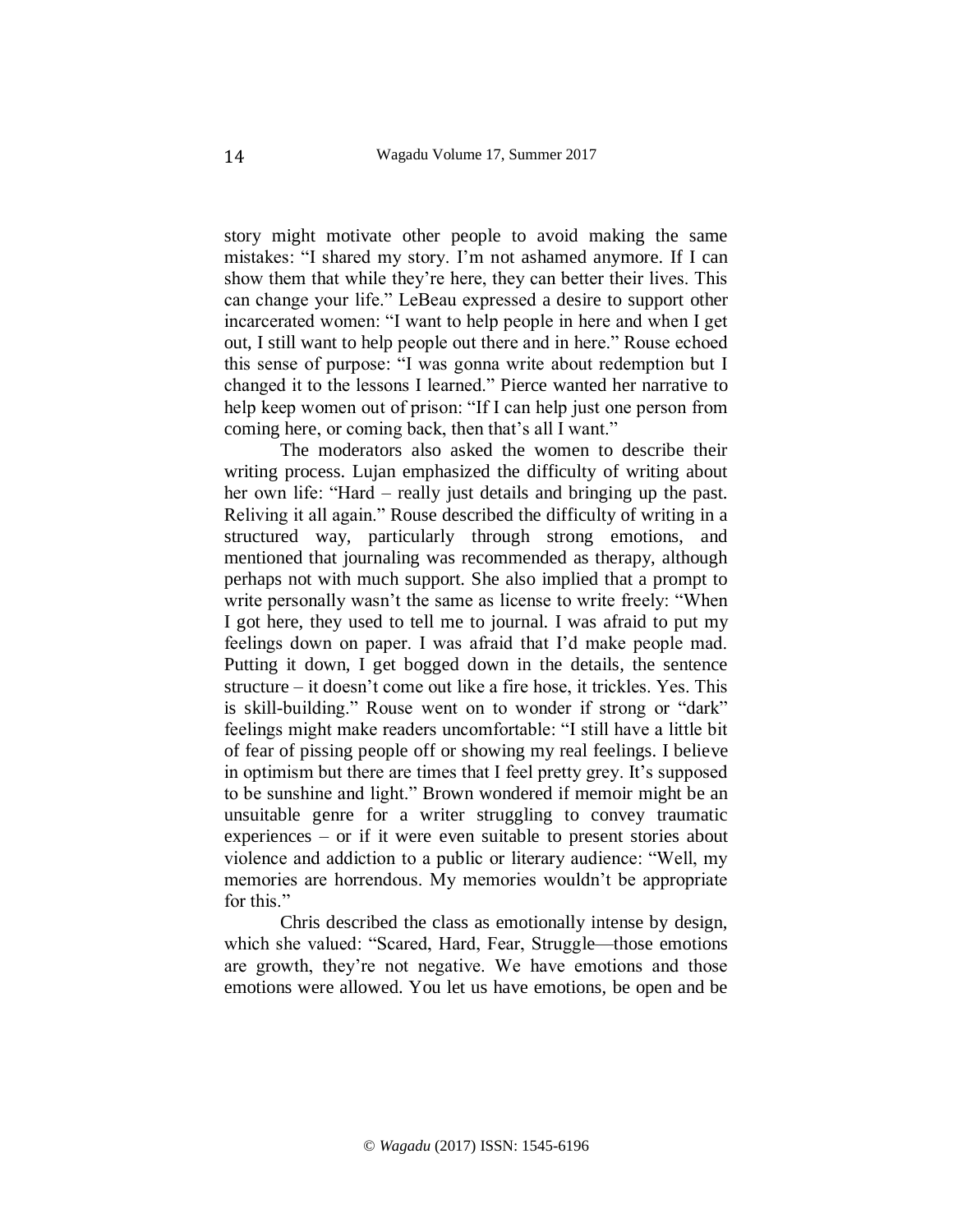free—that's probably the most positive thing about this class. Without that, we're stagnant and it helps us learn how to cope with it, instead of having a meltdown and panic attack." For LeBeau, having a space to hold these emotions seemed like it would be helpful for her in the future: "I'm so scared for when I leave... and now I have another tool, a coping mechanism, instead of breaking down.

Pierce recounted a complex interrelationship between sorting and resolving emotions and refining writing. Her lack of confidence in her writing ability made it difficult for her to speak with authority about her feelings. Developing as a writer allowed her to feel more confidence about her perspective and her future: "I thought I'd healed, but it was more healing. I've been depressed. I thought my heart had hardened but it hasn't; I'm still the same person. I was afraid from the very beginning that I didn't have the education. I don't think of those words. If you're proud of me now, you'd be really proud of what I wrote this morning. I took what I've written before and changed it to be more like this [i.e. her memoir]. I'm just really happy. You've given me back my life. I've got something to do and something to look forward to." Lujan agreed, connecting her lack of confidence to her background, and a lifelong sense that she wasn't capable of intelligent writing: "I had a problem with that too. I always thought I wasn't intelligent enough. Growing up in the 'hood, I think a lot of kids think that. I've learned that I am more intelligent than I thought."

The women described the mechanics of writing as intricate, especially for autobiographical narratives that might not fall into a straightforward linear shape. B.D.K. said, "Writing is the easy part, it just doesn't stack the way I want it to." LeBeau described the workshop as emotionally draining: "Overwhelming – I felt like quitting. But I prayed about it, prayed about it, prayed about it, and I came to the conclusion that if I'm gonna give up on myself that easy, I'm never gonna make it. I wrote it all down—I didn't need to add any more or any less. And some things are just mine. And I didn't want to do more damage to myself. That way it was more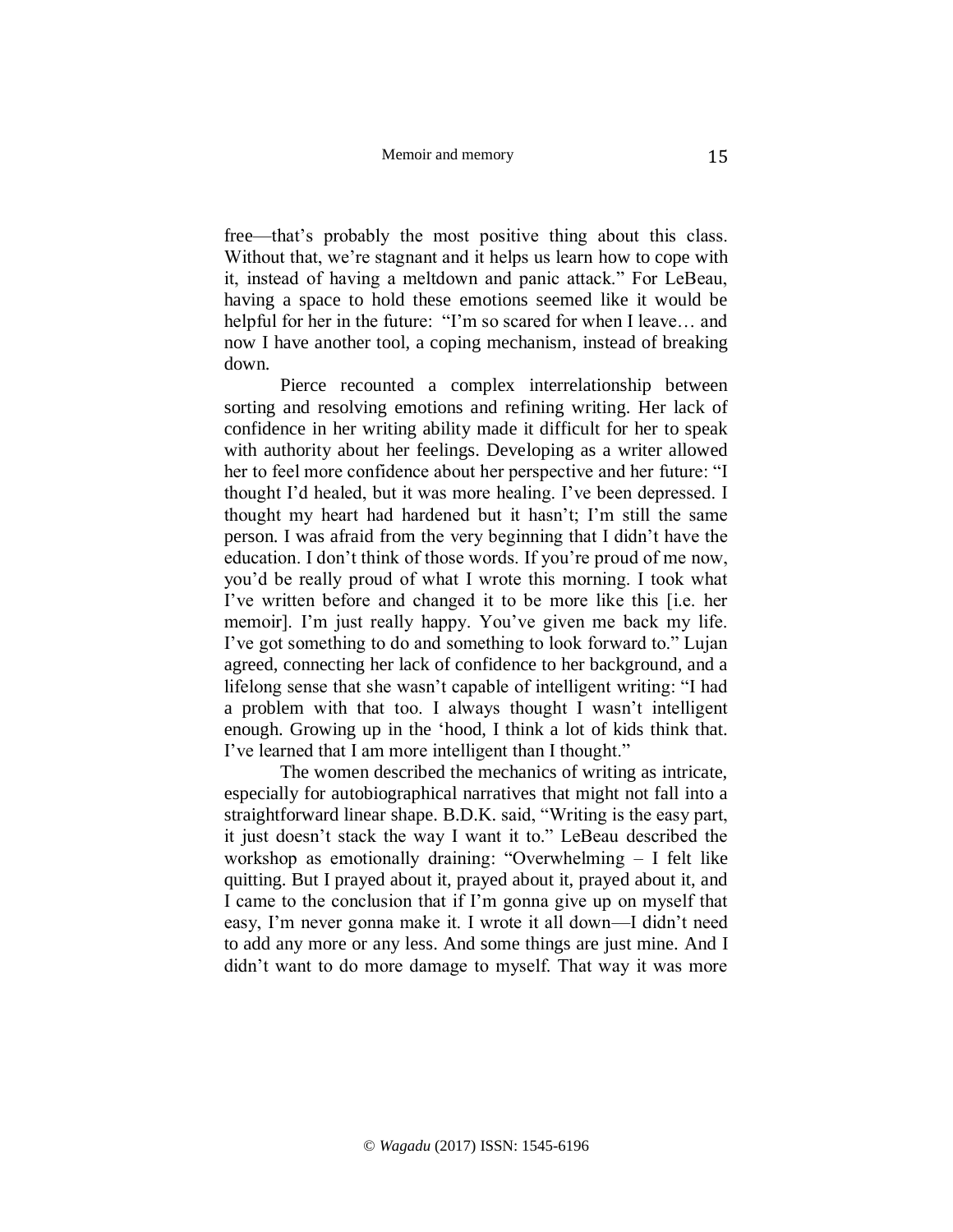healing. It was a really good experience and I learned a lot. I'm smarter than I thought and I am a good writer."

Bueller wished she had tried to incorporate a longer sequence of events into her memoir: "When I sunk my teeth into it, I didn't realize how hard it was going to be for me. I signed up for [this class and] I wasn't really sure what [it involved], just knew writing was involved. I can't say if I would take it again. For me, it was this big bang in my timeline. ... It's my story. ... I wish I would've wrote about more of what I've done to get there and what I've done now, like getting my son back. It was a journey. I wish I wrote about the journey and not just a snapshot in time…I would have like to encompass more of myself—write about all of it."

The women also discussed some of the common subjects in their own work. Several noted trauma; as Brown said, "Abuse, a LOT of abuse." LeBeau expanded Brown's comment into themes of self-harm and cycles of violence: "Self-abuse, or other abuse received or created." For Brown, this theme was part of the value of the work for readers: "I think that will help them understand and that we're not alone, at least I have." Bueller noticed that her story was more eventful than she had realized before setting it down: "I was gonna say that I didn't have a theme, but if I did…This woman's life is full of action, and not even action, just like in this 12-hour period… a lot of STUFF."

Motherhood was another recurring theme in the women's narratives, but for diverse reasons. Brown said, "I love hearing stories about motherhood because I didn't get to experience it." LeBeau responded to say that motherhood is "why I didn't completely give up…If I couldn't have my kids, life without my kids, life wouldn't even be worth living." Chris, who had lost custody of her children, described the pain of separation, which was aggravated by thoughtless comments about hope and the possibilities of the future: "Having to wait until they're 18 to find them… But there's no guarantee. I may never see them again! My son lived five blocks away from me, and I couldn't see him! My first daughter died! There's no guarantee! And when people say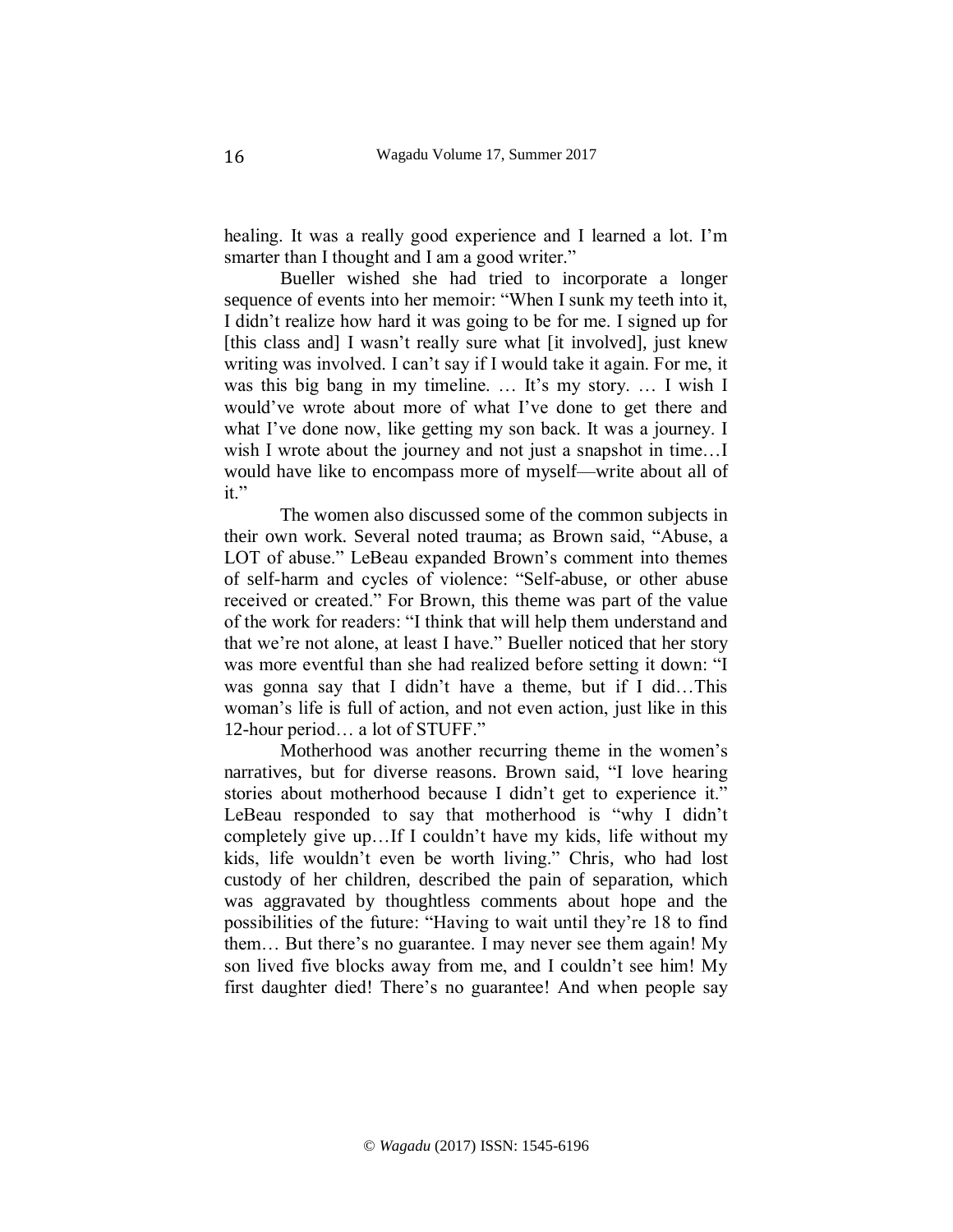things like that, they're trying to be nice—I get it, but it's hurtful; it doesn't help! I may never see them again!"

For some of the women, the workshop was a stark contrast to the disrespect and silencing they felt they suffered both within the prison system and from society in general. Horn felt that working in a classroom setting with university students constituted a form of recognition: "Being able to pair up with some from the outside, we're able to see that we're people too." Rouse saw a certain level of denigration as inherent to the structure of incarceration: "By the nature of the beast, as convicts (derogatory) we are less than. And it's just part of it." A few of the women listed derogatory synonyms for prisoner: "Uneducated, drop-outs, losers." Pierce reflected that she herself had bought into stigmatizing attitudes toward incarcerated people before becoming one herself: "I was that way before I came to prison…When [my brother] went to prison, I disowned him."

Although the women consistently cited honesty as crucial to valuable writing, they defined it as a complex obligation, one which intersected at multiple institutional and social levels, and which had consequences stretching beyond the confines of the workshop and the prison. LeBeau referenced prior experience with memoir writing, but in a context far more explicitly tied to recovery: "How hard it was at the beginning. I wrote my autobiography, shame, drugs & crime, I wrote a lot in [an onsite treatment program for addiction]." Bayne described writing and publishing as a way to feel less hopeless about her history and incarceration: "For a long time, I felt so worthless. It really destroys us. I will never be able to do what you're telling me to do [to succeed in life]. It really took me going to prison to feel okay as a felon. Writing helped me because it helped me to realize that I was judging myself under that microscope, maybe more so than others actually do." Lujan said that her identity had been constrained long before coming to prison: "On the streets I was always perceived as who I was on the streets, those that knew my name"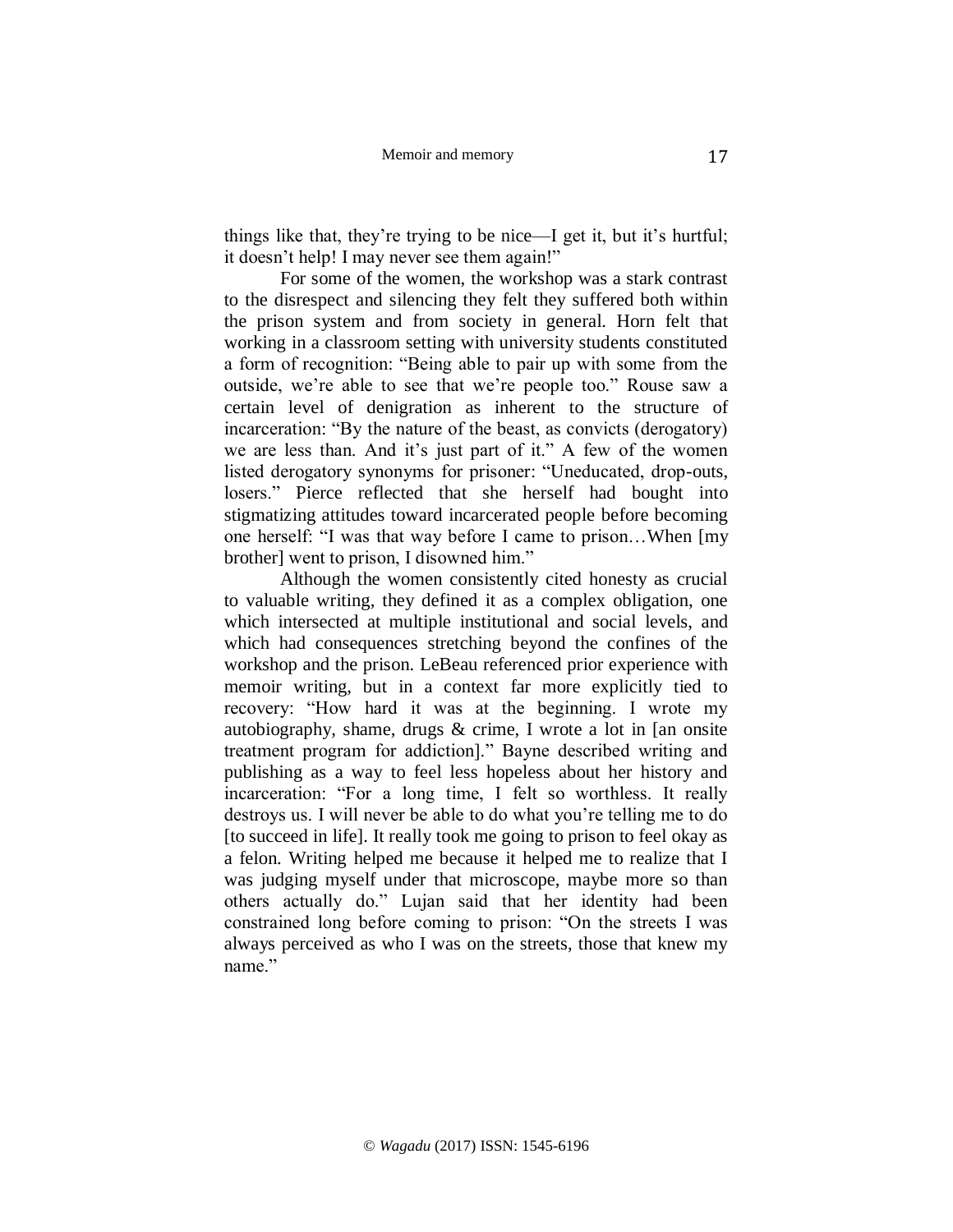The women agreed that they fought against the assumption that, as inmates, they were untrustworthy. A few women connected their time in prison with a more assiduous commitment to the truth as well as extensive experience with self-reflection. Chris said, "In reality, inmates will be honest." LeBeau agreed: "If you want an HONEST answer, go ask an inmate." Bueller positioned inmates as people under heavy obligation to be honest: "I think we're more honest than people who are out on the streets." Empathy – recognition of the humanity of inmates, recognition of incarceration as a circumstance and not a trait – were also recurring themes in the focus group discussion. As Hart put it, "*everyone* has a reason for being here." The women in the afternoon class wrote a list of important ideas for readers to take away: "What People Need to Know: 1. Don't be so judgmental 2. All the women (inmates) just want to be heard 3. I'm still a woman! 4. More access to the outside (cost of calls) 5. Don't forget me! 6. It takes the same level of dedication on both ends (those inside  $&$  those outside) – Thinking it's better beyond here— I can go out and be like you all."

Many of the women were veterans of in-prison training, rehabilitation, recovery, and educational programs. They saw this workshop as part of that programming. As Rouse explained, "This is the best thing we've had here—I've done a lot of programs. This is one of the best ones. Others are for paperwork, checking boxes. Go to prison; change yourself." The women described stigma that extended even into recovery and education programs: "I was worried that you'd judge us. Some have to put gloves on to touch us." Bayne described rehabilitation narratives as part of a process of positioning oneself as an inmate and convicted felon, implying that writing as an incarcerated woman meant writing under genre conventions: "There's a sellable angle about your rehabilitation: the classes I took, the nature of my crime, and what I've done since... what it means to be a drug addict and their perception." Lujan complained about the rigidity of writing and speaking in treatment programs: "This allowed me to be more expressive than ITU [Intensive Treatment Unit]."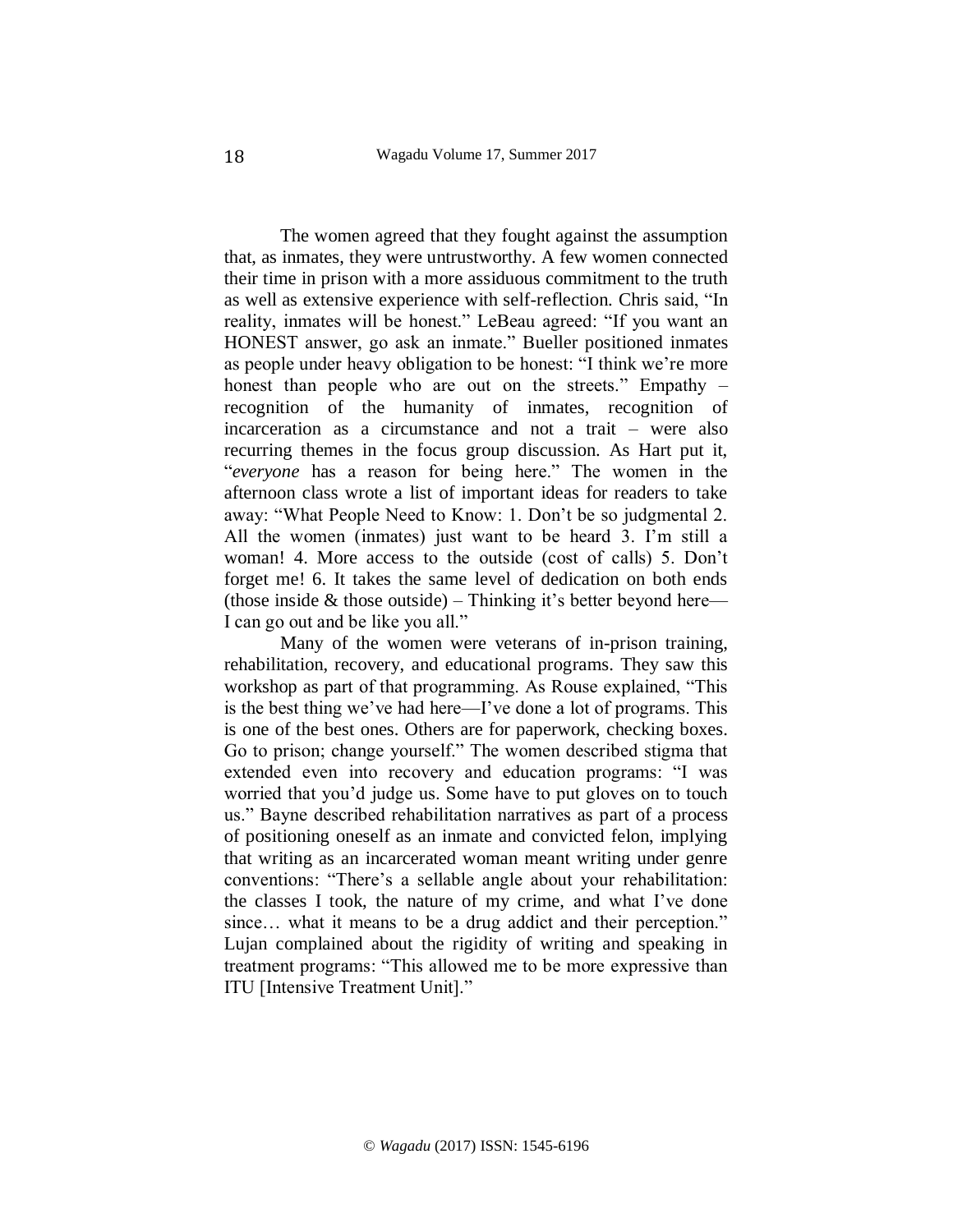Chris referenced her own desire to speak openly about her experience: "Honestly, I'm happy with it. I've been kicked a lot in my life and I don't think they could do much more. That doesn't change who I am. I reflect daily and if I didn't feel okay with it, I would have stepped out. If anyone picks up this book, they'll know something. I'm an advocate, so if I didn't publish this, I'd be a real hypocrite. I mean people need to know what goes on here." Bueller said she felt more comfortable writing pseudonymously: "I think I'm good since I came up with a good pen name." Chris added that the capsule nature of the class made it easy to be candid, at least with visitors: "I was my weird and wacky self anyways because after this, I'm probably never gonna see any of you again."

However, inmates were also conscious of reactions from readers. Brown, who like many women chose to use a pseudonym, was worried about her family reading her account. Bueller knew that her memoir would be revelatory: "I'm scared for my dad to find out that I did that. He's gonna be like what were you thinking. He just found out the other day that I was a felon. My family doesn't understand the severity of my crime and drug use." Bayne wanted her family to read her memoir: "I'm sending home a copy to my husband and my mother. And that I agreed to publish it. I mean that's like ripping out my heart and handing it to you. It's really where I've put all my time, my feelings, my thoughts." The women debated whether to use pseudonyms in lieu of their own names and the names of family members. Bueller said that she wished she had been more open: "I would … not be a peoplepleaser. My whole story is pretty dramatic and I think it could help. A lot of stuff did happen." Rouse, in contrast, said that her family enjoyed hearing about her – including any words from the students teaching the class: "My god-family loves me and they really love hearing what other people think and say about me. Like how your parents love it when neighbors tell them how great their child is."

The women had strong opinions on different components of the class. Several women mentioned that they enjoyed the workshop, both as a creative process and as a cooperative activity. Pierce said, "It gives me hope—I have *so much* hope right now!...I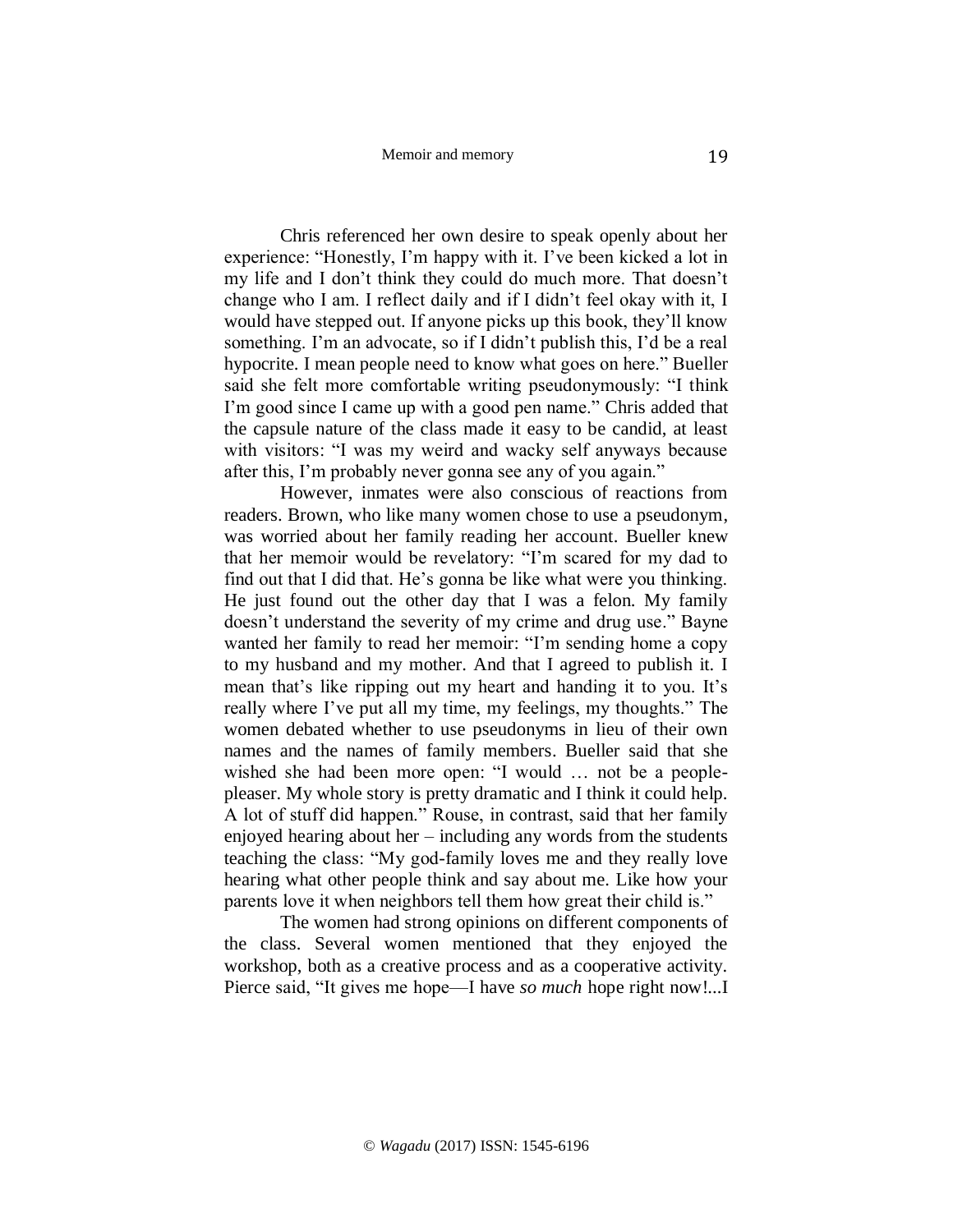just hate to see the day end!" In general, the women enjoyed inclass writing exercises and any exercises that involved daily practice or inspired divergent creative elaboration, such as creative writing prompts. Since the class operated on such a compressed time frame, and since the women had such a short time to draft and refine their work, they saw prompts as helpful for facilitating writing outside of class. Exercises allowed some women to write in different modes; Rouse said that the daily exercise made "new furrows in my brain." Hart agreed, describing new license to write in different modes: "I'm not that sensitive… and I sent out a fluffy poem." Rouse added that the exercises were inspiring: "There's some things I wrote that I wouldn't have done without those exercises." She also praised the reading selections: "It's only because of this class that I'd even be interested in reading something as descriptive as this—broadening my reading horizons."

The autonomy included in the idea of creative writing was a big selling point for some of the women. Several women described the class as a positive experience because their work was self-directed, allowing them more autonomy than usual. As LeBeau said, freedom is the antithesis of prison: "Getting to *choose* what to write about…This is what I want to do and have never been allowed to do before." Independent creation represented an achievement: "Getting to create something we're proud of—something to accomplish." Several of the women said that they were intimidated by the idea of writing a memoir, and would have felt better to know in advance that there were more options; although the class was designed to be open-ended, the women had not all seen it that way. Bayne recommended that independence be foregrounded in class materials: "Call it 'selfexpress writing' —let them pick what to write about and publish."

The women saw the class as a bonding experience, distinct from daily routines and interactions in the correctional facility, where women were not encouraged to socialize freely. Hart said, "I liked that I could have some fun with my life. Like giving everyone [in my memoir] pet names." The women described a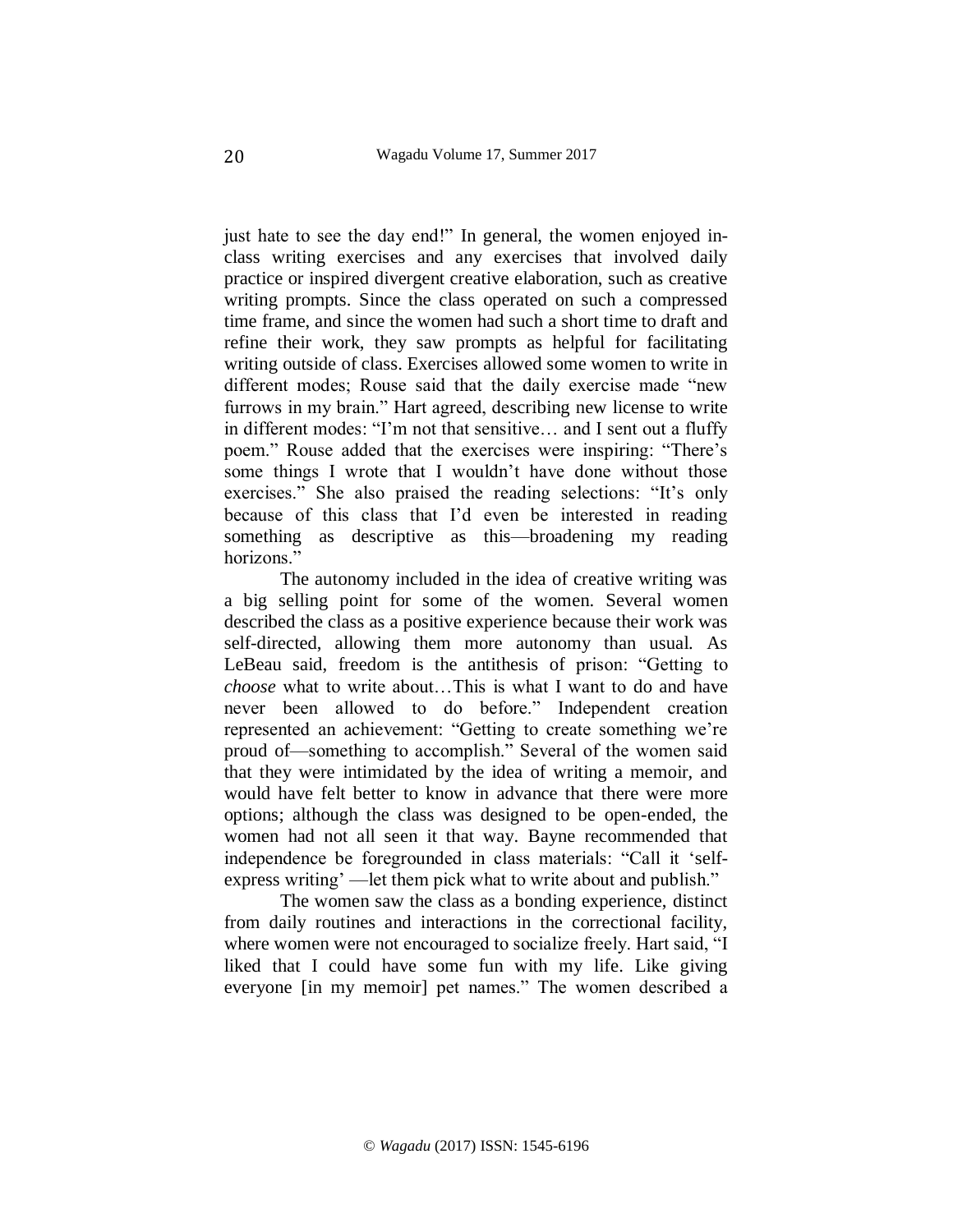sense of camaraderie in the class, one that grew on a sense of fellowship: "We're really energetic in church. We come from a place that we're at the bottom but we're excited and just looking up… *gratefulness*." DeeDee said, "I liked all the different personalities." Bueller agreed: "I felt like I was in the presence of awesomeness and just so impressed." Pierce described a sense of commonality with a classmate: "Her and my life have been so similar... To me, divorce is worse than death. They're still out there; you still see them; in my case, with another woman… I don't think people are born doing bad things. If I had stayed with my grandparents, there isn't a doubt in my mind that I would've turned out like y'all [i.e. the University of Wyoming students]. They had money for college."

Several women noted the social distinctions between University of Wyoming students and inmates, arguing that the former group had a significant amount of power to effect positive change. As Pierce put it, "You're on the outside. Your word is more valuable. The orange suit says *a lot*. You're young and in college, that says *a lot*, but *opposite*." She went on to object to the idea that she should feel stigmatized, or condemned, by her status as a prisoner: "I will not be an inmate forever." Pierce was impressed that the UW students committed to working with the class: "The first day you ladies came in, you were all a bit skittish but then you *came back*."

Rouse said that the women's incarcerated status created bonds: "We're all sisters; we're all in the same boat; we're all in prison." Horn added common history to common circumstances: "We all come from the same kind of hell—I'm not on that island by myself." Functioning in prison meant managing a complex set of social relationships. Hart talked about the intense intimacy created by prison: "We have nothing but us. We're hyper-aware." B.D.K. added an example of the common preoccupation created by that intimacy: "Everybody in the facility noticed [Rouse] cut her hair." Rouse agreed: "Well that was drastic. If I walk around here not smiling, everybody [notices]!"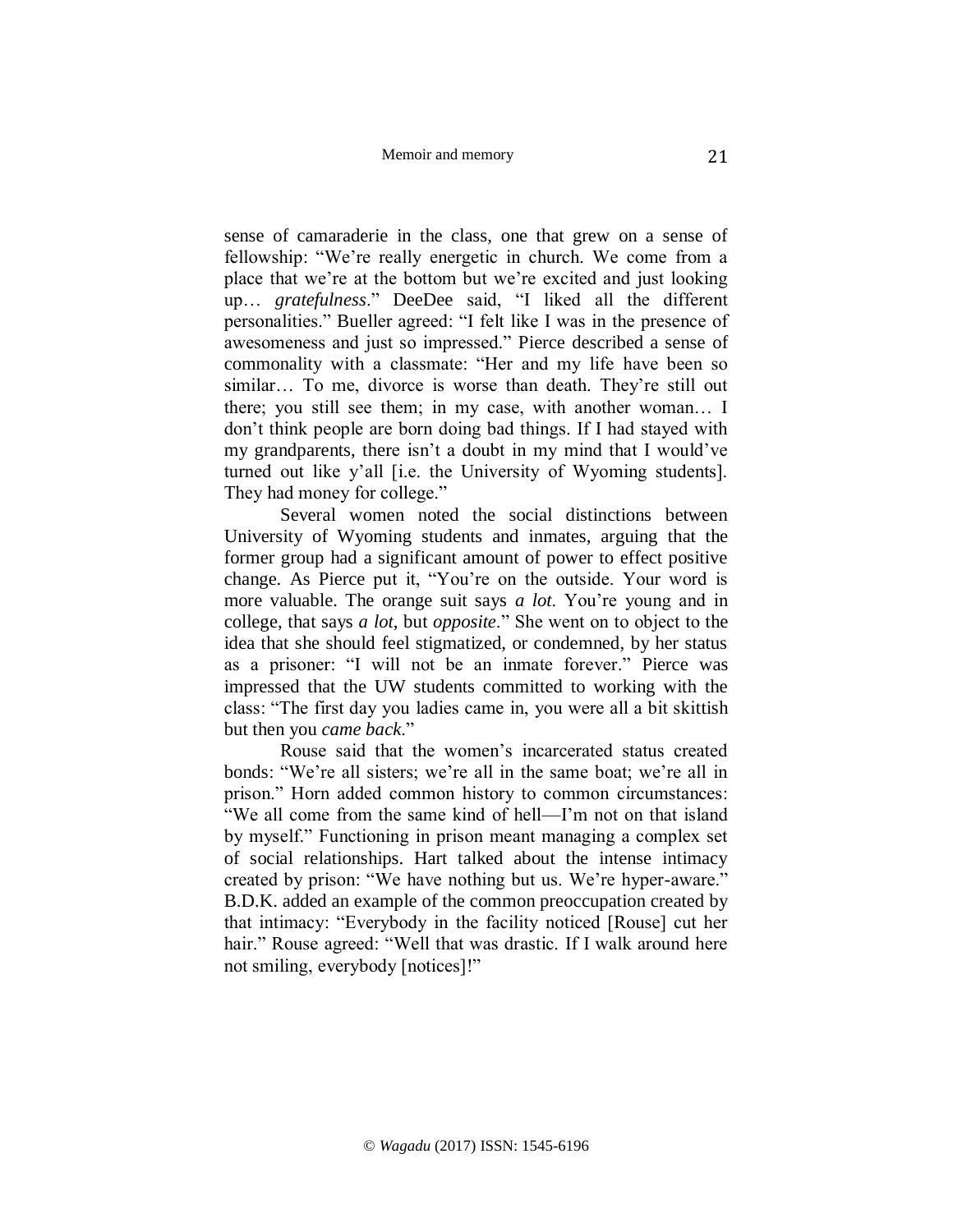Some of the women described the compressed course schedule as a useful nudge, even if it was tiring. Bayne described absolute focus as an antidote to self-consciousness: "What I liked about it being 3 weeks was it didn't give us time to mess around. We couldn't procrastinate and changing it too much—more time gives more time for doubt and second-guessing. I think 3 weeks was amazing… but I am *drained*." Bueller described the workshop as immersive: "I wrote in my sleep, I wrote in the shower, I wrote everywhere." A few of the women said they had big plans to continue writing: "I'm excited. I wanna read more than ever before, like I was when I was younger. I mean a book discussion was new for me and seeing how everyone thought about it. Everyone can look at the same sentence in a different way."

When we asked the women what they would change for the next class, Rouse suggested more time: "Longer classes – more weeks." Pierce chimed in with, "I don't see any reason why y'all can't stay longer!" The women also pointed out that a longer class would have allowed for a more structured approach, with more indepth writing exercises and more polished essays. Hart mentioned the possibility of smaller groups for a longer workshop: "Split us into groups with those who were finished and we could divide the work accordingly. *Teamwork* gets us to life out there—interactive and sociable, expressing ideas." For Lujan, a longer class opened up the possibility for inmates to take a lead role in designing and co-creating the class: "I'd like more of our voice to come out. In here, locked up, we don't share and talk like on the outside. Have inmates lead reading discussions and take responsibility."

The women also wanted more diverse samples for class discussion – and they were interested in engaging with the work in different ways. Bayne suggested a more participatory, performative model: "Get up and *read* the homework to us," saying that this would be more theatrical. Add more different styles—add art with the literature." The women shared consensus that it would be a good idea to open class with some discussion of the writing process, and perhaps write about the process to get the class going.